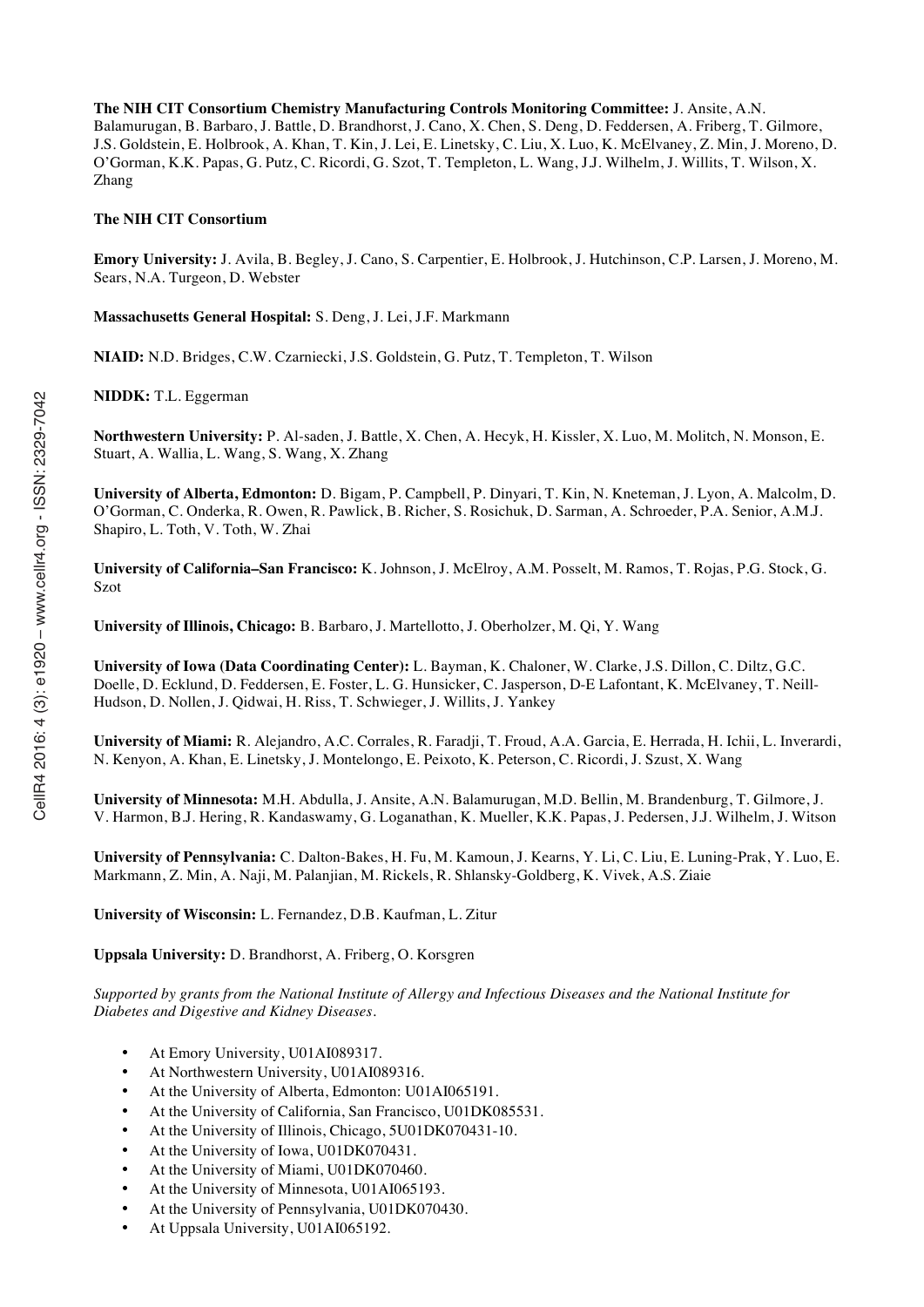*In addition, the study was supported by the following GCRC and CTSA awards:*

- At Emory University: UL1TR000454.
- At Northwestern University: 5UL1RR025741 and 8UL1TR000150.
- At the University of California, San Francisco, UL1TR000004.
- At the University of Illinois, Chicago, UL1TR000050.
- At the University of Miami: 1UL1TR000460.
- At the University of Minnesota: 5M01-RR000400 and UL1TR000114.
- At the University of Pennsylvania: UL1TR000003.

Address correspondence to: Camillo Ricordi MD, Chairman, CIT Steering Committee, ricordi@miami.edu

# **To cite this article**

*Raw Material Specification, Insulin-like Growth Factor-1 (IGF-1) – Standard Operating Procedure of the NIH Clinical Islet Transplantation Consortium*

CellR4 2016; 4 (3): e1920